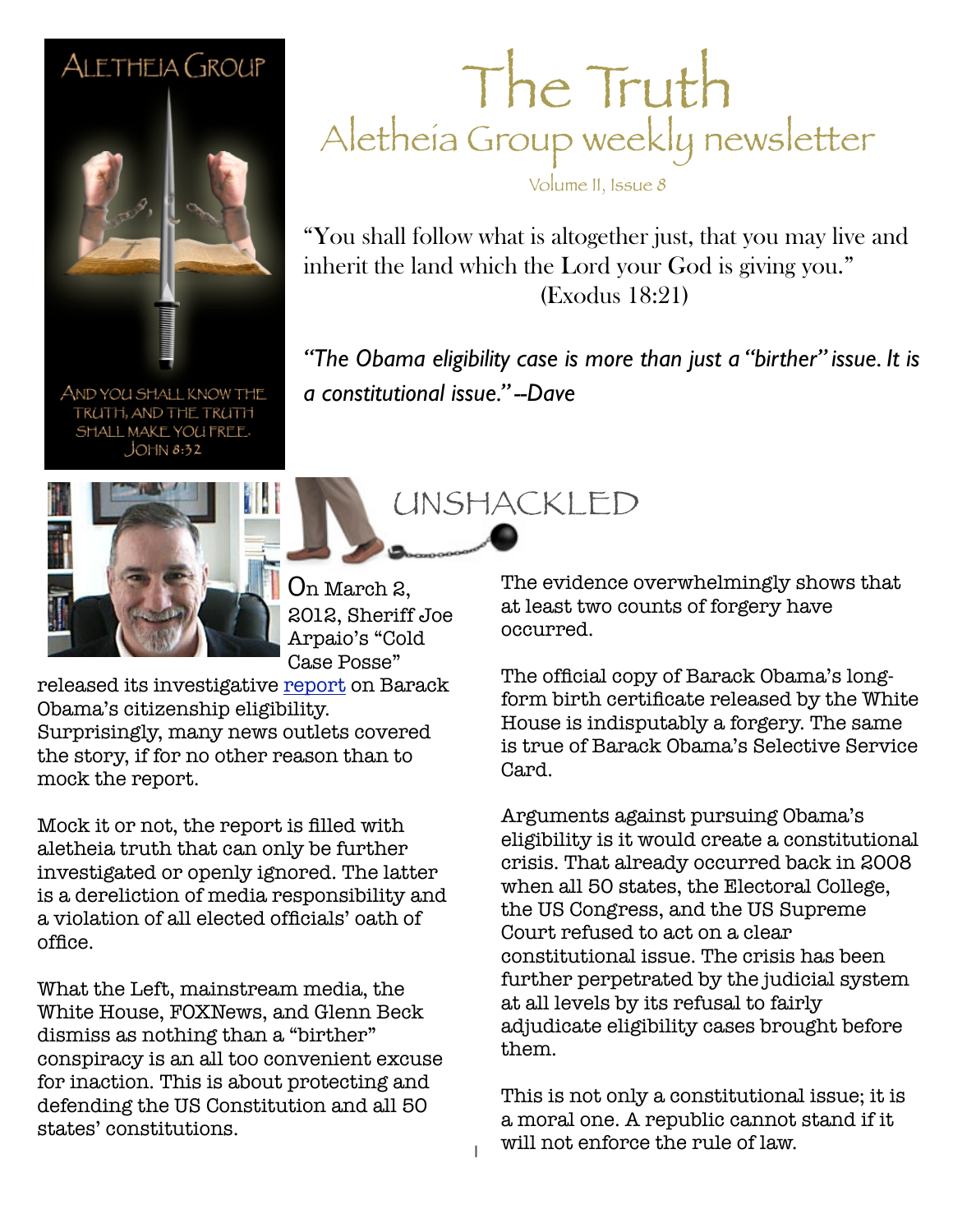## FROM THE FOUNDERS



**The Founders put the "natural-born" citizenship requirement for the office of President because they did not want a president who had mixed allegiance. Natural born status is giving only to children born to American parent(s).**

"*This amendment which I have offered is simply declaratory of what I regard as the law of the*  land already, that every person born within the limits of the United States, and subject to their *jurisdiction, is by virtue of natural law and national law a citizen of the United States. This will not, of course, include persons born in the United States who are foreigners, aliens, who belong to the families of ambassadors or foreign ministers accredited to the Government of the United States, but will include very other class of persons."* Michigan Senator Jacob M. Howard, 1866, author of the citizenship language of the 14th Amendment.

In his seminal work *[Where's the Birth Certificate?,](http://www.amazon.com/Wheres-Birth-Certificate-Eligible-President/dp/1936488299?&linkCode=waf&tag=jeffconsservi-20)* noted author Dr. Jerome Corsi writes:

*"Native-born" is a term applying to an individual born on United States soil. "Natural-born" was the term the Founding Fathers applied to designate a person born on U.S. soil to two parents who were each U.S. citizens at the time of the birth. Had the Founders meant "native-born" instead of "natural-born," they would have written Article 2, Section 1, to require only that a person be born on U.S. soil in order to qualify to be president.*

Obama supporters defend his citizenship status as "native-born" as though that is the same as "natural-born." Even conservatives do not want to push the issue for a number of reasons. Chief among them, as Dr. Corsi notes in his book, is that Louisiana Governor Bobby Jindal would not be eligible to run for President under the current law. More grievous to many conservatives is this would also make widely popular Florida Senator Marco Rubio ineligible.

So instead of either enforcing the law, or passing a new law to clarify Obama's citizenship status, many in conservative media, politics, and pulpits refuse to address this issue. At Aletheia Group L.L.C. we do not punt responsibility when it come to truth and justice. And thankfully there are others. One such man, who is also a pastor here in Northwest Florida, is Pastor Carl Gallups of Hickory Hammock Baptist Church in Milton, Florida. Turn the page to meet him.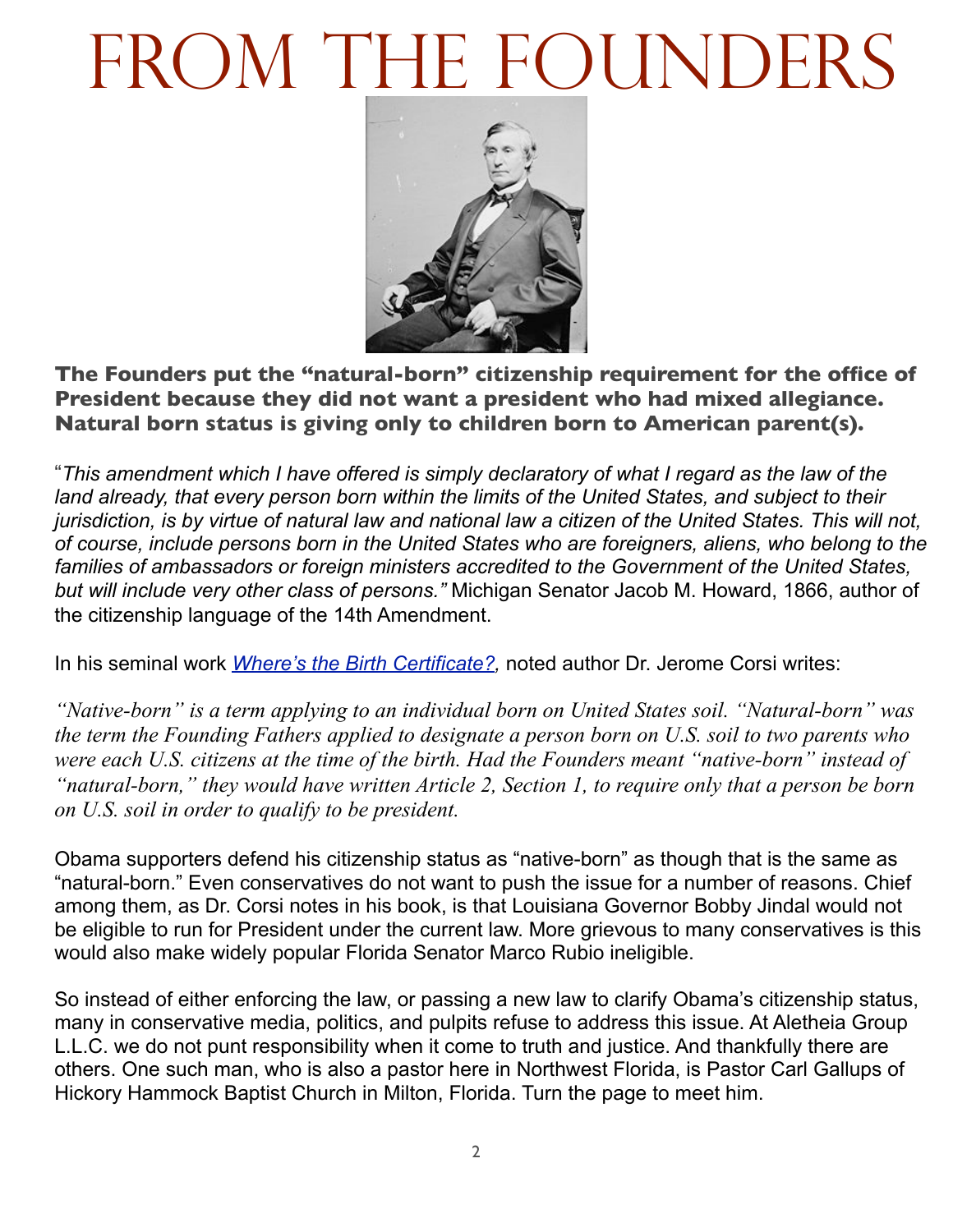## FROM THE PULPIT

"Happy is that people whose God is the Lord. Whether we shall continue thurs happy will greatly depend urpon our faithfully remembering the name of the Lord. According to the measure in which the religion of the blessed Jesus is honored and prevails, our land will be truly happy and our liberty secure. This holy religion establishes the purest morality, and inculcates the reciprocal obligations which members of society are under to each other. It engages men of all ranks, by the highest sanctions, conscientiously to fulfill the duties of their stations, and it is, without controversy, the surest pledge of Divine protection." Reverend Dr. John H. Livingston, from his patriotic sermon, July 4, 1790.

Much is made in America about "fairness." Some say it is unfair to deny native-born citizens to run for the highest office in the land just because it is in the US Constitution. Fairness is a man-made doctrine; no where in the Bible will you find the concept of fairness. What is found is justice. God is just and He demands justice and righteousness.

Our nation is riding the rapid waters of moral relativism in the River Fairness. The good ship America is head towards the Falls of **Ameritopia** (to borrow my good friend Mark Levin's term). We have chose this turbulent path instead of Lake Righteousness.

Once the ship goes over the falls, the wreckage will never be repaired to its original state. Until we as a nation choose the Winds of Holiness and reverse course, we are headed for the falls.

A nation that tolerates injustice the likes of the Obama Birth Certificate conspiracy is one that stands against a Holy God:

"You shall not pervert justice; you shall not show partiality, nor take a bribe, for a bribe blinds the eyes of the wise and twists the words of the righteous." (Deuteronomy 16:19)

May God have mercy on our country.